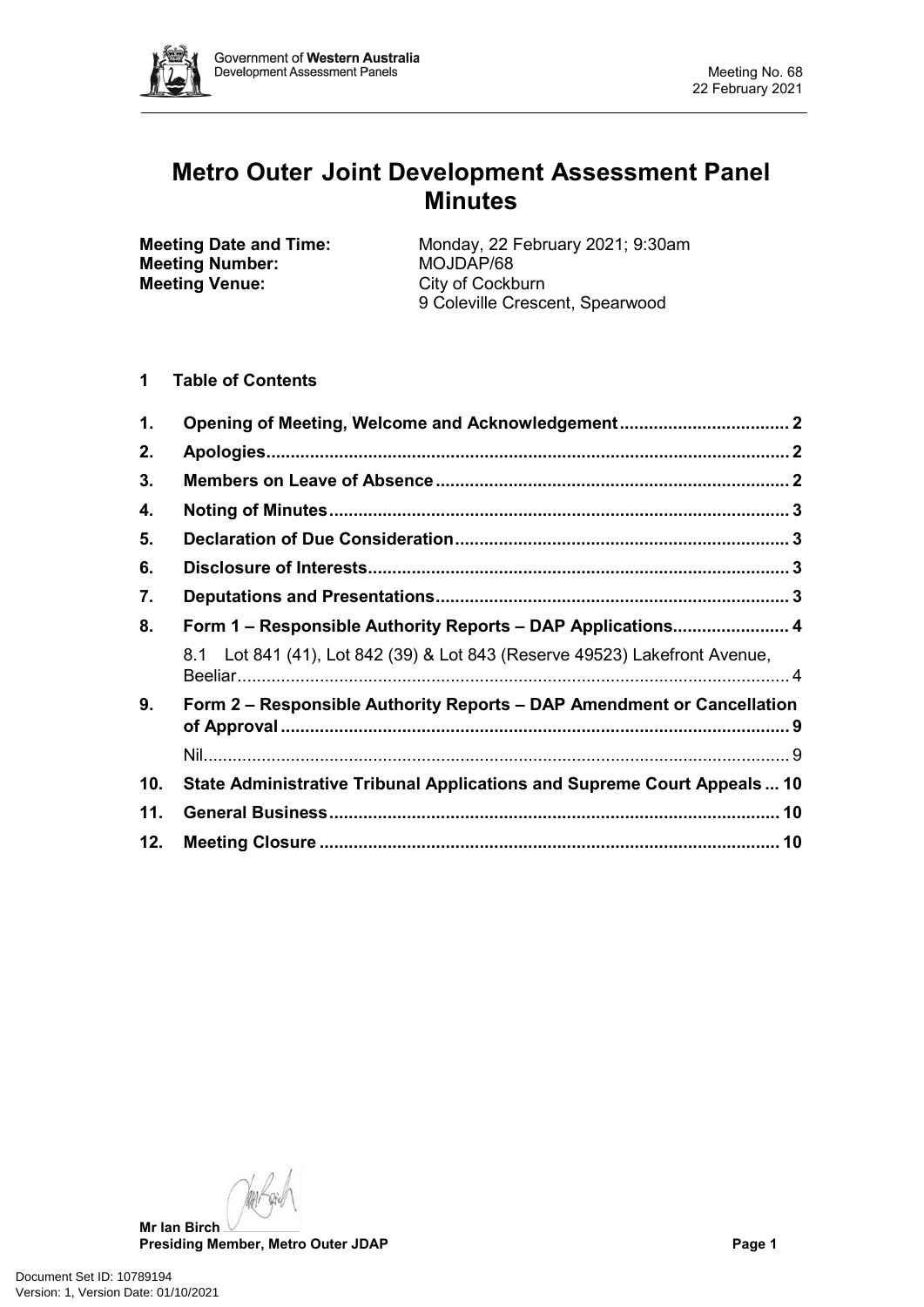

# **Attendance**

# **DAP Members**

Mr Ian Birch (Presiding Member) Ms Sheryl Chaffer (Deputy Presiding Member) Mr Jason Hick (Third Specialist Member) Cr Chamonix Terblanche (Local Government Member, City of Cockburn) Cr Chontelle Stone (Local Government Member, City of Cockburn)

# **Officers in attendance**

Mr Daniel Arndt (City of Cockburn) Mr Lorenzo Santoriello (City of Cockburn) Mr David King (City of Cockburn) Mr Ahmed Qader (City of Cockburn)

# **Minute Secretary**

Ms Sue D'Agnone (City of Cockburn)

# **Applicants and Submitters**

Mr Ross Underwood (Planning Solutions) Mr Scout Walsh (Planning Solutions) Mr Scott Lambie (Cardno) Ms Vishna Dodia (Bloom Architects) Mr John Miller (Property Owner)

#### **Members of the Public / Media**

<span id="page-1-0"></span>Mr Ben Smith from Community News was in attendance

# **1. Opening of Meeting, Welcome and Acknowledgement**

The Presiding Member declared the meeting open at 9.30am on 22 February 2021 and acknowledged the traditional owners and paid respect to Elders past and present of the land on which the meeting was being held.

The Presiding Member announced the meeting would be run in accordance with the DAP Standing Orders 2020 under the *Planning and Development (Development Assessment Panels) Regulations 2011.*

#### <span id="page-1-1"></span>**2. Apologises**

Nil

# <span id="page-1-2"></span>**3. Members on Leave of Absence**

Nil

**Mr Ian Birch**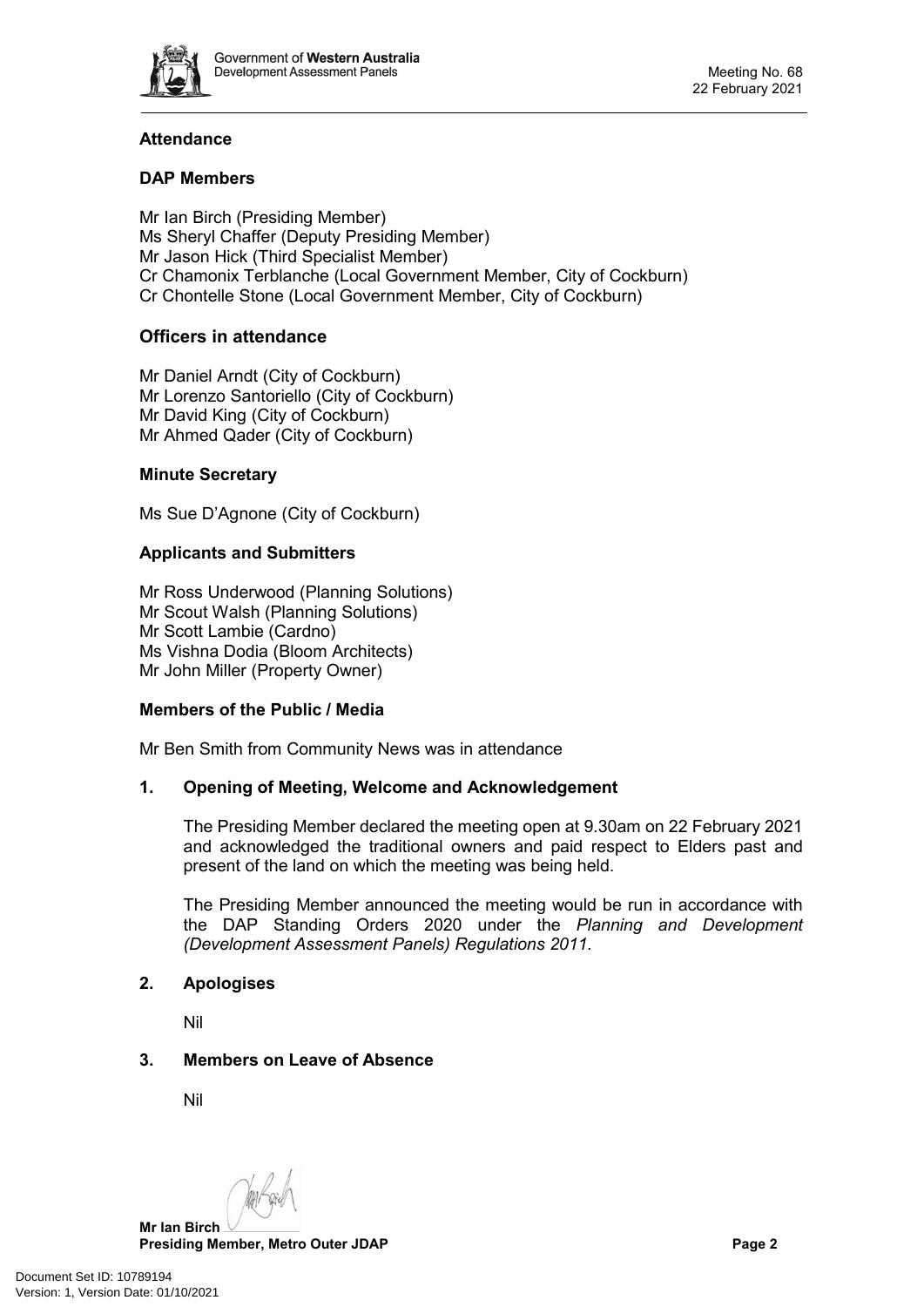

# <span id="page-2-0"></span>**4. Noting of Minutes**

DAP members noted that signed minutes of previous meetings are available on the [DAP website.](https://www.dplh.wa.gov.au/about/development-assessment-panels/daps-agendas-and-minutes)

# <span id="page-2-1"></span>**5. Declaration of Due Consideration**

All members declared that they had duly considered the documents.

#### <span id="page-2-2"></span>**6. Disclosure of Interests**

DAP Member, Cr Chontelle Stone, declared an Impartiality Interest in Item 8.1. Cr Stone was the mover of the motion in the City of Cockburn Ordinary Council Meeting on 11th June 2020 that rejected this application due to parking issues, which was carried. Cr Stone was also the seconder of the further motion for the City to investigate purchase of this land for community use, which was lost.

In accordance with section 2.4.9 of the DAP Code of Conduct 2017, DAP Member, Cr Chamonix Terblanche declared that she participated in a prior Council meeting in relation to the application at Item 8.1. However, under section 2.1.2 of the DAP Code of Conduct 2017, Cr Terblanche acknowledged that she is not bound by any previous decision or resolution of the local government and undertakes to exercise independent judgment in relation to any DAP application before her, which will be considered on its planning merits.

In accordance with section 6.2 and 6.3 of the DAP Standing Orders 2017, the Presiding Member determined that the members listed above, who had disclosed an Impartiality Interest interest, was permitted to participate in the discussion and voting on the item.

# <span id="page-2-3"></span>**7 Deputations and Presentations**

- **7.1** Mr Scott Lambie (Cardno) addressed the DAP in support of the recommendation for the application at Item 8.1 and responded to questions from the panel.
- **7.2** Mr Ross Underwood (Planning Solutions) addressed the DAP in support of the recommendation for the application at Item 8.1 and responded to questions from the panel.
- <span id="page-2-4"></span>**7.3** City of Cockburn Officers responded to questions from the panel.

**Mr Ian Birch Presiding Member, Metro Outer JDAP Page 3**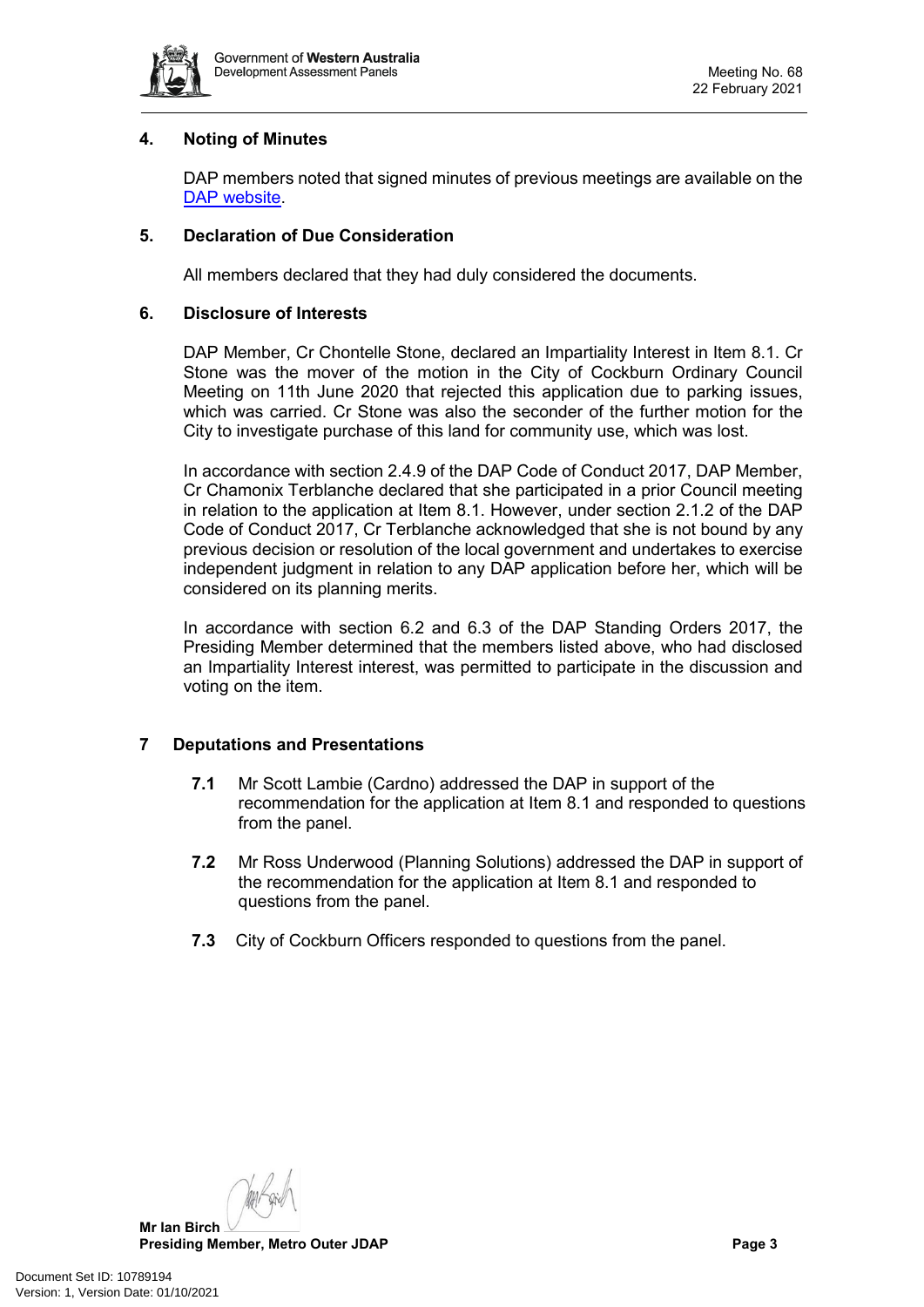

# **8. Form 1 – Responsible Authority Reports – DAP Application**s

#### <span id="page-3-0"></span>**8.1 Lot 841 (41), Lot 842 (39) & Lot 843 (Reserve 49523) Lakefront Avenue, Beeliar**

| <b>Development Description:</b> | <b>Child Care Premises</b>              |  |  |
|---------------------------------|-----------------------------------------|--|--|
| Applicant:                      | <b>Planning Solutions</b>               |  |  |
| Owner:                          | Beeliar Property Developments Pty Ltd & |  |  |
|                                 | Department of Planning, Lands and       |  |  |
|                                 | Heritage                                |  |  |
| Responsible Authority:          | City of Cockburn                        |  |  |
| DAP File No:                    | DAP/20/01904                            |  |  |

# **REPORT RECOMMENDATION**

**Moved by: Ms Sheryl Chaffer <b>Seconded by:** Mr Jason Hick

With the agreement of the mover and seconder, the following amendments were made to the responsible authority report:

(i) That condition no. 2 be amended to read as follows:

*This decision constitutes planning approval only and is valid for a period of 2 4 years from the date of approval* (this is inclusive of the additional two years available under 'Clause 78H Notice of Exemption from Planning Requirements during State of Emergency', issued by the Minister for Planning on 30 April 2020)*. If the subject development is not substantially commenced within the specified period, the approval shall lapse and be of no further effect.* 

**REASON:** To provide more clarity around this condition in that approvals are now for a minimum period of 4 years in accordance with the State of Emergency provisions.

(ii) That condition no. 13 be amended to read as follows:

*Prior to the issue lodgement of a building permit application, updated plans are to be provided which screens all mechanical plant and related hardware from view of adjoining properties and the respective street frontages. The details in respect of which are to be provided to the City's satisfaction/approval. The location of plant and equipment shall also minimise the impact of noise on future occupants of the development and adjoining residents.* 

**REASON:** For greater clarity and consistency with other, similarly worded conditions.

(iii) That condition no. 14 be amended to read as follows:

*Prior to the issue lodgement of a building permit application, a Construction Management Plan (CMP) shall be submitted to and approved by the City. The CMP shall be implemented to the satisfaction of the City.*

**REASON:** For greater clarity and consistency with other, similarly worded conditions.

**Mr Ian Birch**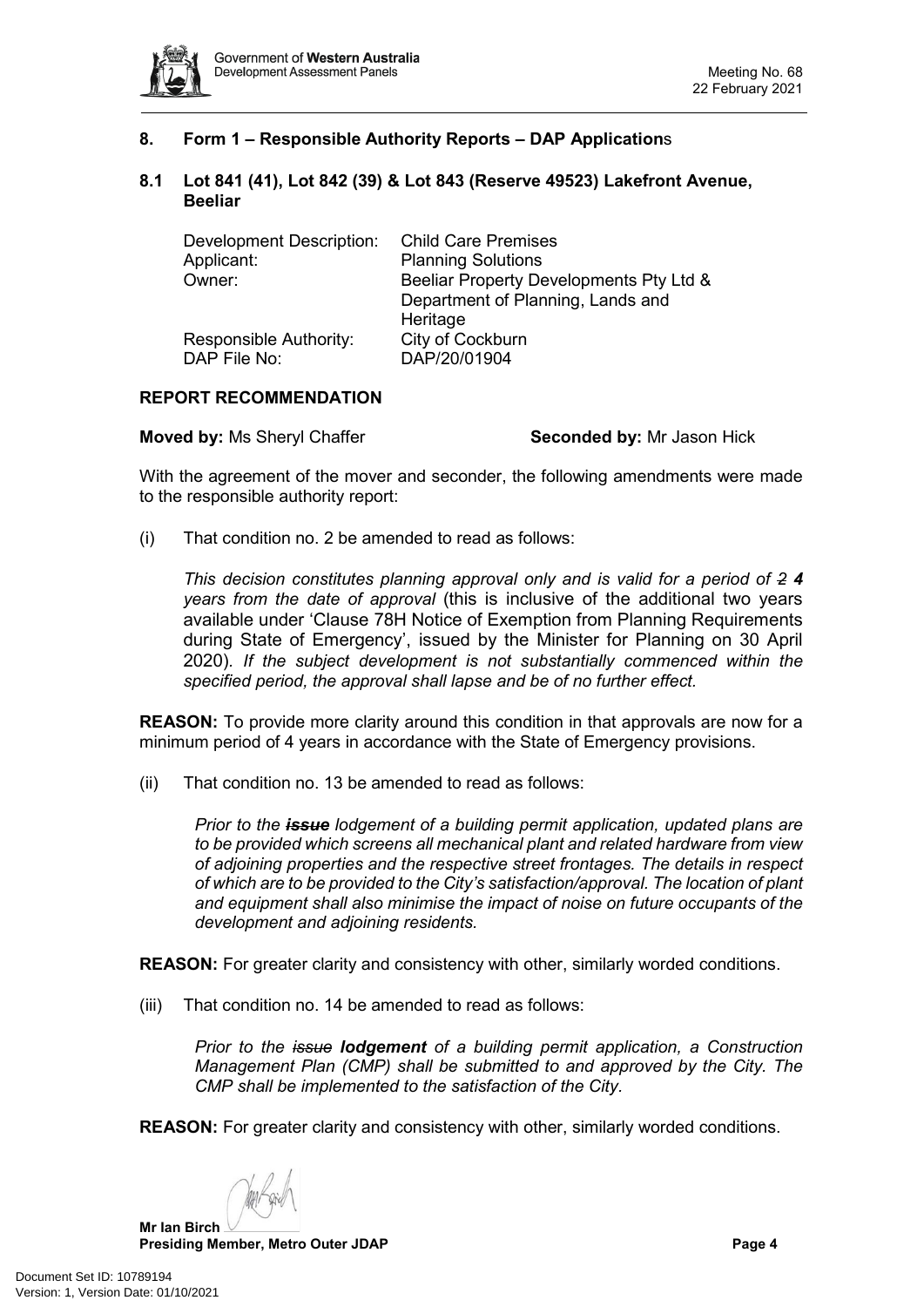

(iv) That condition no. 15 be amended to read as follows:

*Prior to the issue lodgement of a Building Permit application, the owner/applicant shall: submit to the City for approval a preliminary proposal for an art work designed be a professional artist at a cost of 1% of the total project cost (to a maximum of \$250,000), to be to be located within the subject site as an integral part of the development; submit to the City for approval an 'Application for Art Work Design'; enter into a contract with a professional artist/s to design and install (if appropriate) the art work approved by the City. The art work shall then be installed prior to occupation of the building/development and maintained thereafter to the satisfaction of the City.*

**REASON:** For greater clarity . and consistency with other, similarly worded conditions

(v) That condition no. 17 be amended to read as follows:

*The footpath adjacent to the car parking on Lakefront Avenue, within the property boundary, shall be adequately paved and drained to the satisfaction of the City.* 

**REASON:** To delete unnecessary wording.

(vi) That condition no. 23 be amended to read as follows:

*Prior to the issue lodgement of a building permit application, the landowner/applicant shall provide written confirmation that the recommendations from the acoustic report have been incorporated into the completed development.*

**REASON:** For greater clarity and consistency with other, similarly worded conditions

#### **REPORT RECOMMENDATION (AS AMENDED)**

That the Outer Metro Joint Development Assessment Panel resolves to:

- 1. **Accept** that the DAP Application reference DAP/20/01904 is appropriate for consideration as a "Child Care Premises" land use and compatible with the objectives of the zoning table in accordance with Clause 3.4.2 of the City of Cockburn District Planning Scheme No. 3;
- 2. **Approve** DAP Application reference DAP/20/01904 and accompanying 'Revised Development Plans' in accordance with Clause 68 of Schedule 2 (Deemed Provisions) of the *Planning and Development (Local Planning Schemes) Regulations 2015* , and the provisions of the City of Cockburn Town Planning Scheme No. 3, subject to the following conditions:

#### **Conditions**

1. Pursuant to clause 26 of the Metropolitan Region Scheme, this approval is deemed to be an approval under clause 24(1) of the Metropolitan Region Scheme.

**Mr Ian Birch**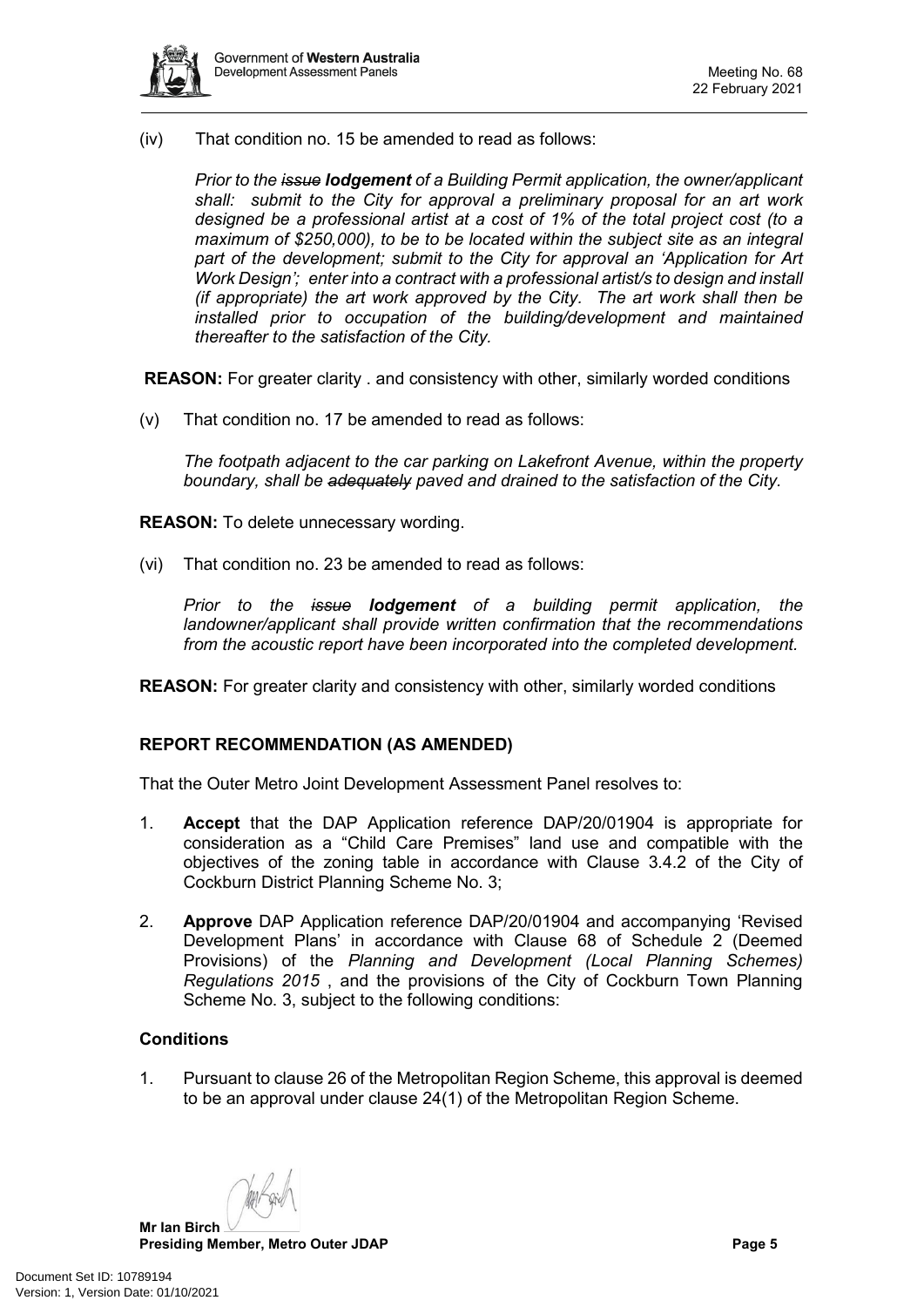

- 2. This decision constitutes planning approval only and is valid for a period of 4 years from the date of approval (this is inclusive of the additional two years available under 'Clause 78H Notice of Exemption from Planning Requirements during State of Emergency', issued by the Minister for Planning on 30 April 2020). If the subject development is not substantially commenced within the specified period, the approval shall lapse and be of no further effect.
- 3. The development must be carried out in accordance with the details of this application herein, and any approved plans.
- 4. Prior to the occupancy of the development, Lot 841, 842 and 843 are to be amalgamated.
- 5. Hours of operation are restricted to 6:00am to 6:00pm Monday to Friday and not at all on weekends or public holidays.
- 6. A maximum of eleven (11) staff and 67 children are permitted on site at any one time.
- 7. The outdoor play areas are not to be utilised prior to 7am.
- 8. All stormwater must be contained and disposed of on-site, to the satisfaction of the City of Cockburn.
- 9. No building or construction activities shall be carried out before 7:00am or after 7:00pm, Monday to Saturday, and not at all on Sundays or public holidays.
- 10. Prior to the lodgement of a building permit application, a detailed landscaping plan shall be submitted to and approved by the City.
- 11. Landscaping shall be installed and reticulated in accordance with the approved landscape plan prior to the occupation of the development. Landscape areas are to be maintained thereafter in perpetuity and in good order to the satisfaction of the City.
- 12. Prior to the lodgement of a building permit application, a schedule of the materials, finishes and colours are to be submitted to and approved by the City. The schedule shall include details of the type of materials proposed to be used including their colour and texture. The development shall thereafter be maintained in accordance with the approved materials schedule.
- 13. Prior to the lodgement of a building permit application, updated plans are to be provided which screens all mechanical plant and related hardware from view of adjoining properties and the respective street frontages. The details in respect of which are to be provided to the City's satisfaction/approval. The location of plant and equipment shall also minimise the impact of noise on future occupants of the development and adjoining residents.
- 14. Prior to the lodgement of a building permit application a Construction Management Plan (CMP) shall be submitted to and approved by the City. The CMP shall be implemented to the satisfaction of the City.

**Mr Ian Birch**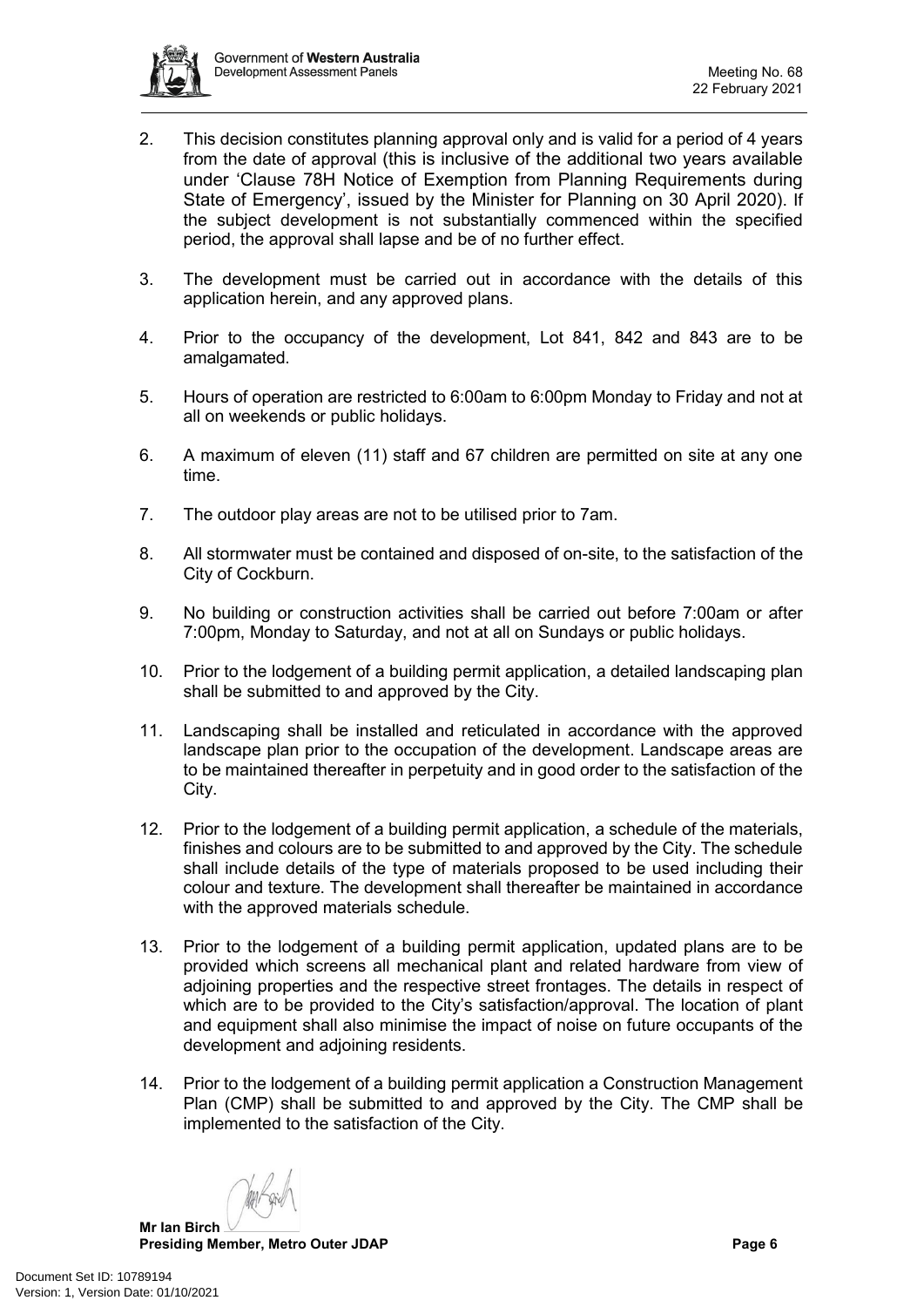

- 15. Prior to the lodgement of a Building Permit application, the owner/applicant shall: submit to the City for approval a preliminary proposal for an art work designed be a professional artist at a cost of 1% of the total project cost (to a maximum of \$250,000), to be to be located within the subject site as an integral part of the development;
	- submit to the City for approval an 'Application for Artwork Design';
	- enter into a contract with a professional artist/s to design and install (if appropriate) the artwork approved by the City.

The artwork shall then be installed prior to occupation of the building/development and maintained thereafter to the satisfaction of the City.

- 16. All waste and recycling materials must be contained within the bins. These bins must be stored in an internal enclosure within the building or within an external enclosure located and constructed to the satisfaction of the City.
- 17. The footpath adjacent to the car parking on Lakefront Avenue, within the property boundary, shall be paved and drained to the satisfaction of the City.
- 18. The premises must clearly display the street numbers.
- 19. Prior to the lodgement of a building permit application, details shall be provided for a minimum of 2 bicycle stands/racks to conform to Australian Standard 2890.3 to be provided in close proximity to the entrance of the building. The bicycle racks shall then be installed prior to the occupation of the development and maintained thereafter to the satisfaction of the City.
- 20. All outdoor lighting shall be installed and maintained in accordance with Australian Standard AS 4282-1997 "Control of the Obtrusive Effects of Outdoor Lighting".
- 21. Prior to the lodgement of a Building Permit application, a further Acoustic Report shall be submitted to and approved by the City and implemented thereafter to the satisfaction of the City.
- 22. All noise attenuation measures identified by the *Herring Storer Acoustic Report "Proposed Child Care Centre Lots 841 and 842 Lakefront Avenue, Beeliar" (Ref - 26453-3-19241-02; dated 5 February 2021)* and the further acoustic report re under Condition 21, are to be implemented prior to the occupancy of the development and the requirements of the Acoustic Report/s are to be observed at all times.
- 23. Prior to the lodgement of a building permit application, the landowner/applicant shall provide written confirmation that the recommendations from the acoustic report have been incorporated into the completed development.
- 24. Prior to the occupation of the development, the landowner/applicant shall provide written confirmation that the recommendations from the acoustic report have been incorporated into the completed development.
- 25. Prior to the occupancy of the development, the owner shall grant free of cost to the City of Cockburn (the City) an easement(s) in gross for public access over Lot 483 Lakefront Avenue, Beeliar 49523R (the land) for the use and benefit of the public at large in accordance with any specifications of and to the satisfaction of the City. The

**Mr Ian Birch**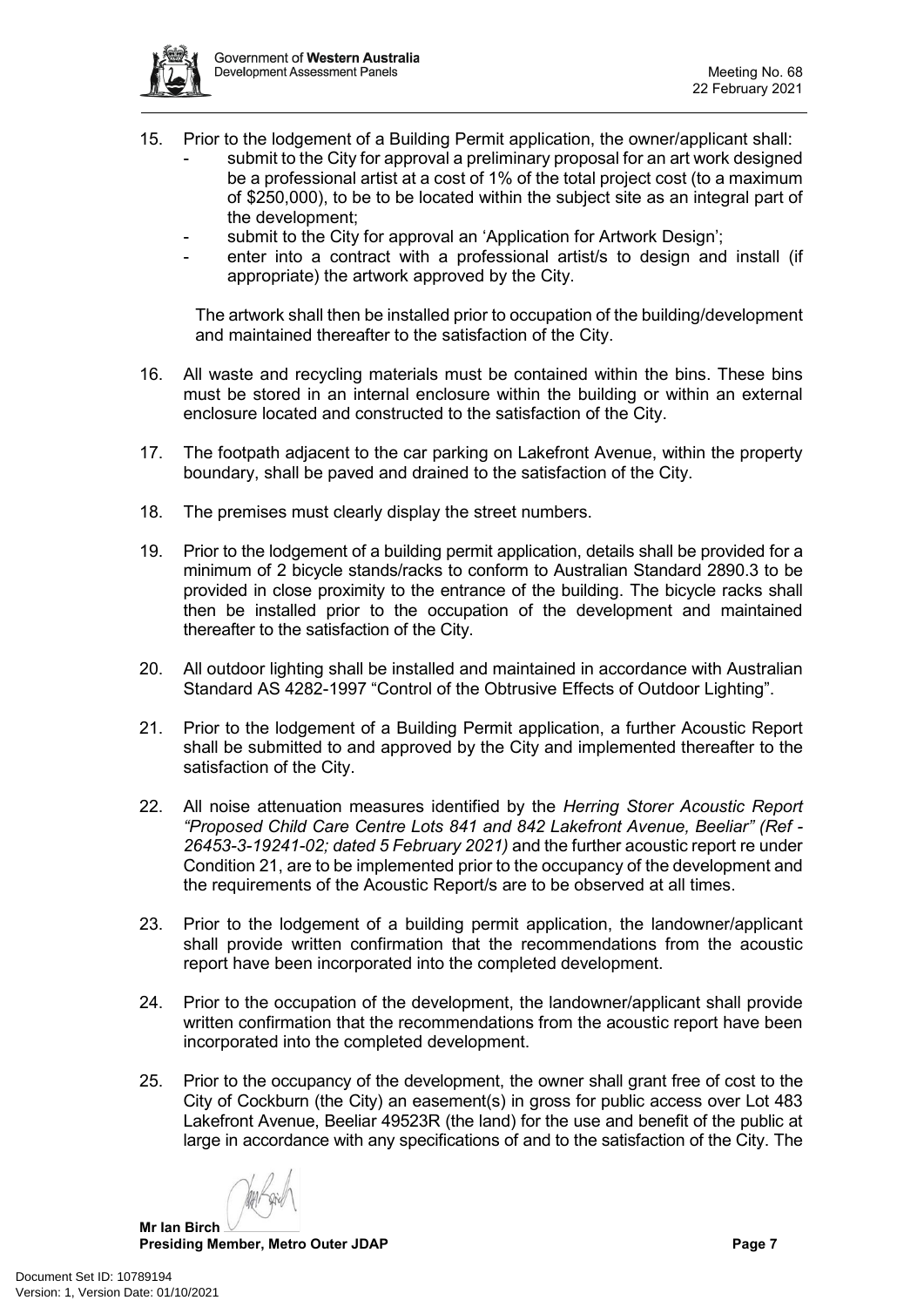

easement(s) in gross shall be prepared by the City's solicitors to the satisfaction of the City and shall be registered over the Certificate of Title to the land. The owner shall be responsible to pay all costs of and incidentals to the preparation of the easement(s) in gross (including the drafts), the preparation of an easement(s) Deposited Plan and fees for the stamping and registration of the easement(s) in gross.

# **Advice Notes**

- a. This is a Planning Approval only and does not remove the responsibility of the applicant/landowner to comply with all relevant building, health and engineering requirements of the City, or with any requirements of the City of Cockburn Town Planning Scheme No. 3, or with the requirements of any external agency.
- b. The development shall comply with the requirements of the Building Code of Australia.
- c. With regard to Condition 8, drainage is to be contained at a rate of 1 in 100 year storm event for a 24 hour period.
- d. With regard to Condition 10, the landscape plan shall address the location, number, size and species type of existing and proposed trees and shrubs, including calculations for the landscaping area.
- e. With regard to Condition 14, the Construction Management Plan shall address the following items:
	- I. Access to and from the site;
	- II. Delivery of materials and equipment to the site;
	- III. Storage of materials and equipment on the site;<br>IV. Parking arrangements for contractors and subco
	- Parking arrangements for contractors and subcontractors;
	- V. Management of construction waste; and<br>VI. Other matters likely to impact on surroun
	- Other matters likely to impact on surrounding properties.
- f. With regard to Condition 16, the bin store area must be of an adequate size to contain all waste bins, at least 1.8m high, fitted with a gate and graded to a 100mm diameter industrial floor waste with a hose cock, all connected to sewer.
- g. With regard to Condition 21, the acoustic report shall be prepared by a suitably qualified and recognised acoustic consultant and shall demonstrate that the design and location of plant and other sources of noise within the development (such as air conditioners) will not exceed the assigned noise levels set out in the *Environmental Protection (Noise) Regulations 1997* (as amended).
- h. All food businesses shall comply with the *Food Act 2008* and Chapter 3 of the Australia New Zealand Food Standard Code (Australia Only).
- i. An "Application to Construct or Alter a Food Premises" is required to be submitted to Health Services prior to construction. This is to be accompanied by detailed plans and specifications of the food preparation and storage area (including mechanical ventilation and hydraulics), sanitary conveniences and garbage room, demonstrating compliance with mentioned legislation.

**Mr Ian Birch**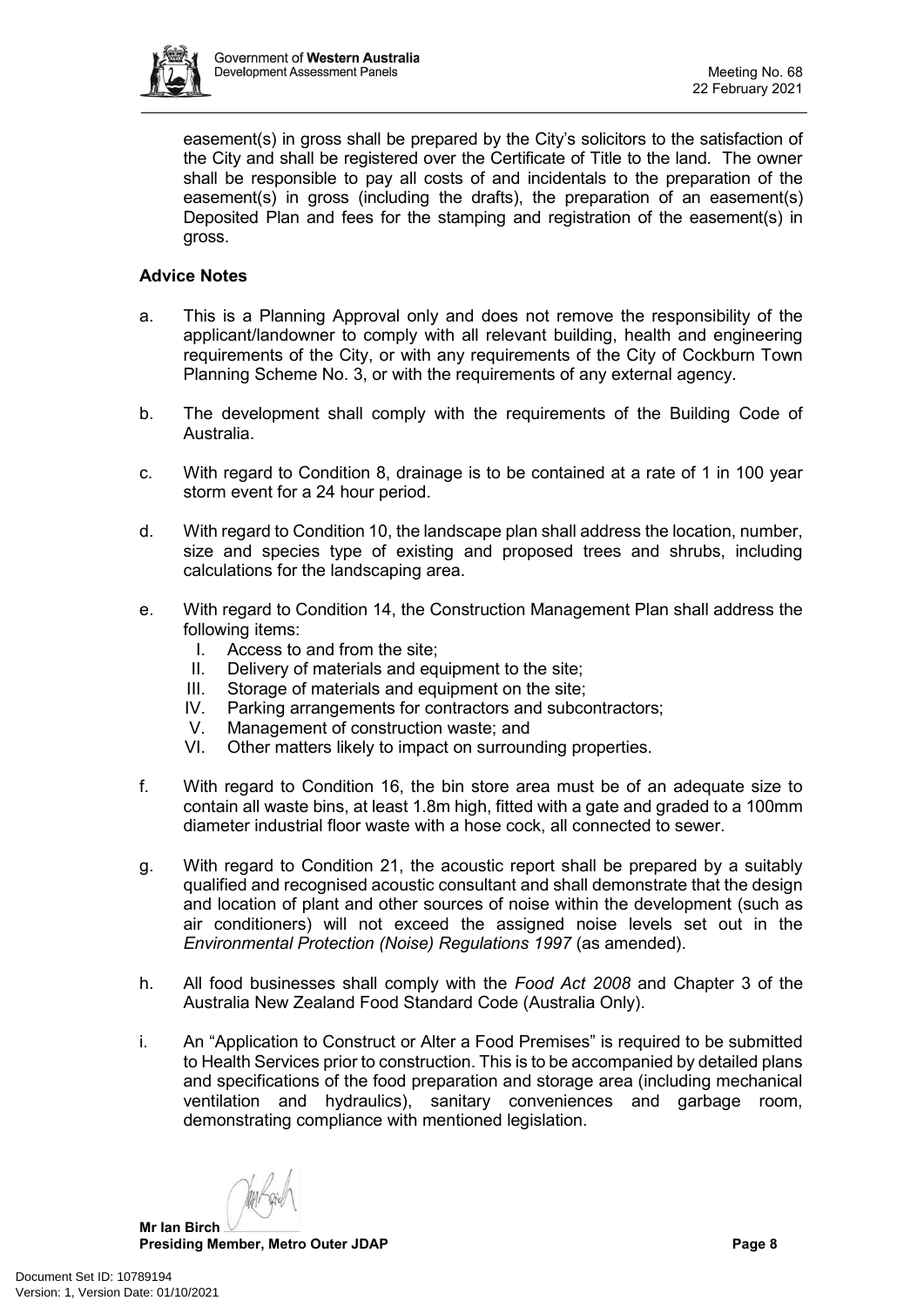

- j. The proposal shall comply with the *Child Care Services Regulations 2007* and the requirements of the Department for Child Protection and the applicant is advised approval shall be obtained from the Department for Families, Housing, Community Services and Indigenous Affairs.
- k. A sign permit is required in accordance with the City's Local Laws (2000) prior to the erection of any signs on site. A permit is obtainable from the City's Building Services Department.
- l. Staff are encouraged to park in areas other than directly in front of the child care premises and to arrive to site via alternate forms of transport such as walking, cycling and public transport.

# **The Report Recommendation (as amended) was put and CARRIED (4/1).**

For: Mr Ian Birch Ms Sheryl Chaffer Mr Jason Hick Cr Chamonix Terblanche

# Against: Cr Chontelle Stone

**REASON:** The proposed use, Child Care Centre, is a community use, consistent with the planning framework set out for the Beeliar Village Local Centre. The development follows the Main Street design principles intended for the Centre.

The site is incapable of providing on-site parking, without disturbing this Main Street character, and the Traffic Impact Statement accompanying the application demonstrates that adequate public parking exists to cater for the proposal. Similarly, the TIS establishes that traffic generated by the use can be comfortably catered for in the existing road network.

All other development requirements are satisfied in the submission or through appropriate conditions.

With minor amendments, the application is supported in accordance with the recommendation in the Responsible Authority report.

# <span id="page-8-0"></span>**9. Form 2 – Responsible Authority Reports – DAP Amendment or Cancellation of Approval**

<span id="page-8-1"></span>Nil

**Mr Ian Birch Presiding Member, Metro Outer JDAP Page 9**

Document Set ID: 10789194<br>Version: 1, Version Date: 01/10/2021